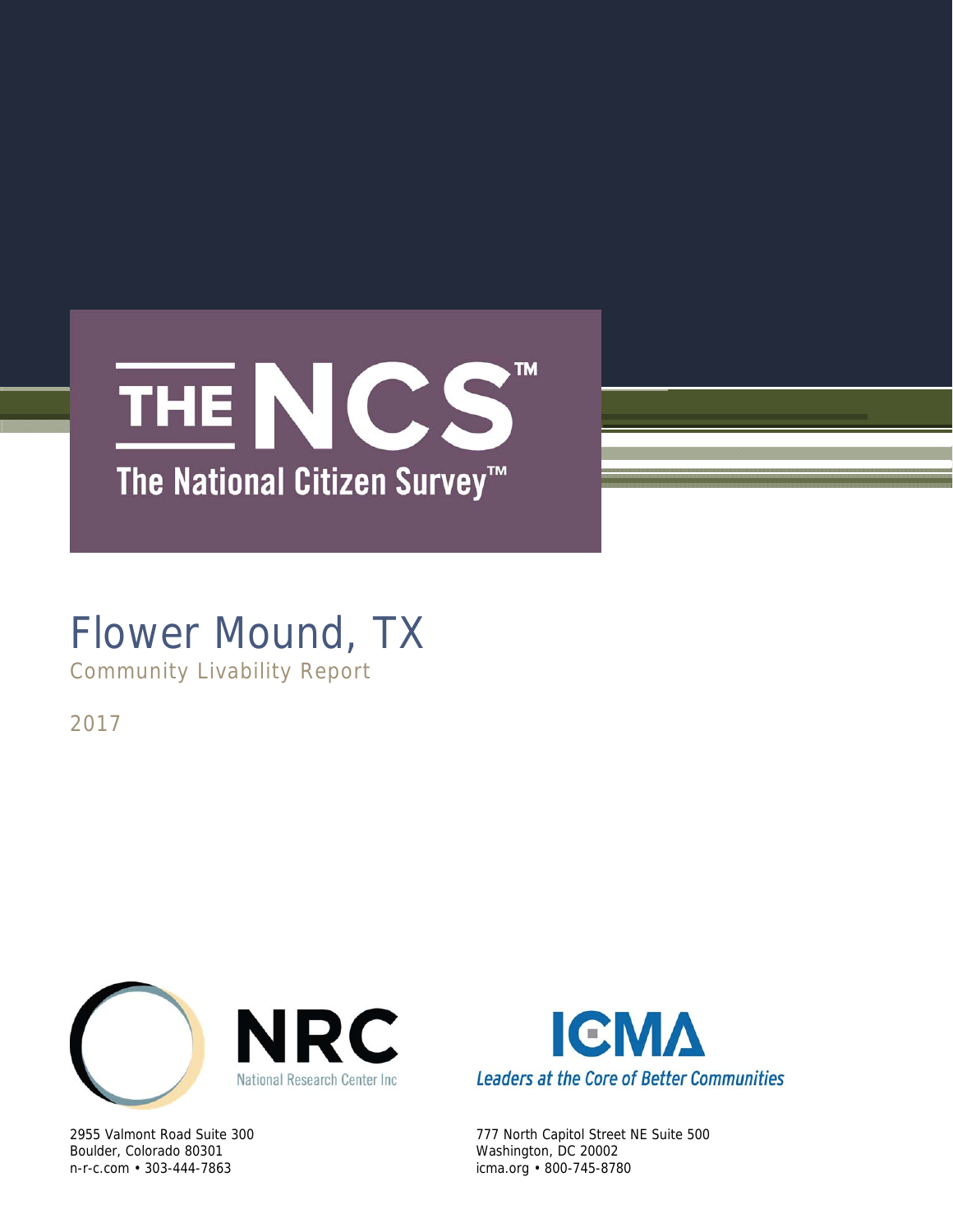# **Contents**



The National Citizen Survey™ © 2001-2017 National Research Center, Inc.

The NCS™ is presented by NRC in collaboration with ICMA.

NRC is a charter member of the AAPOR Transparency Initiative, providing clear disclosure of our sound and ethical survey research practices.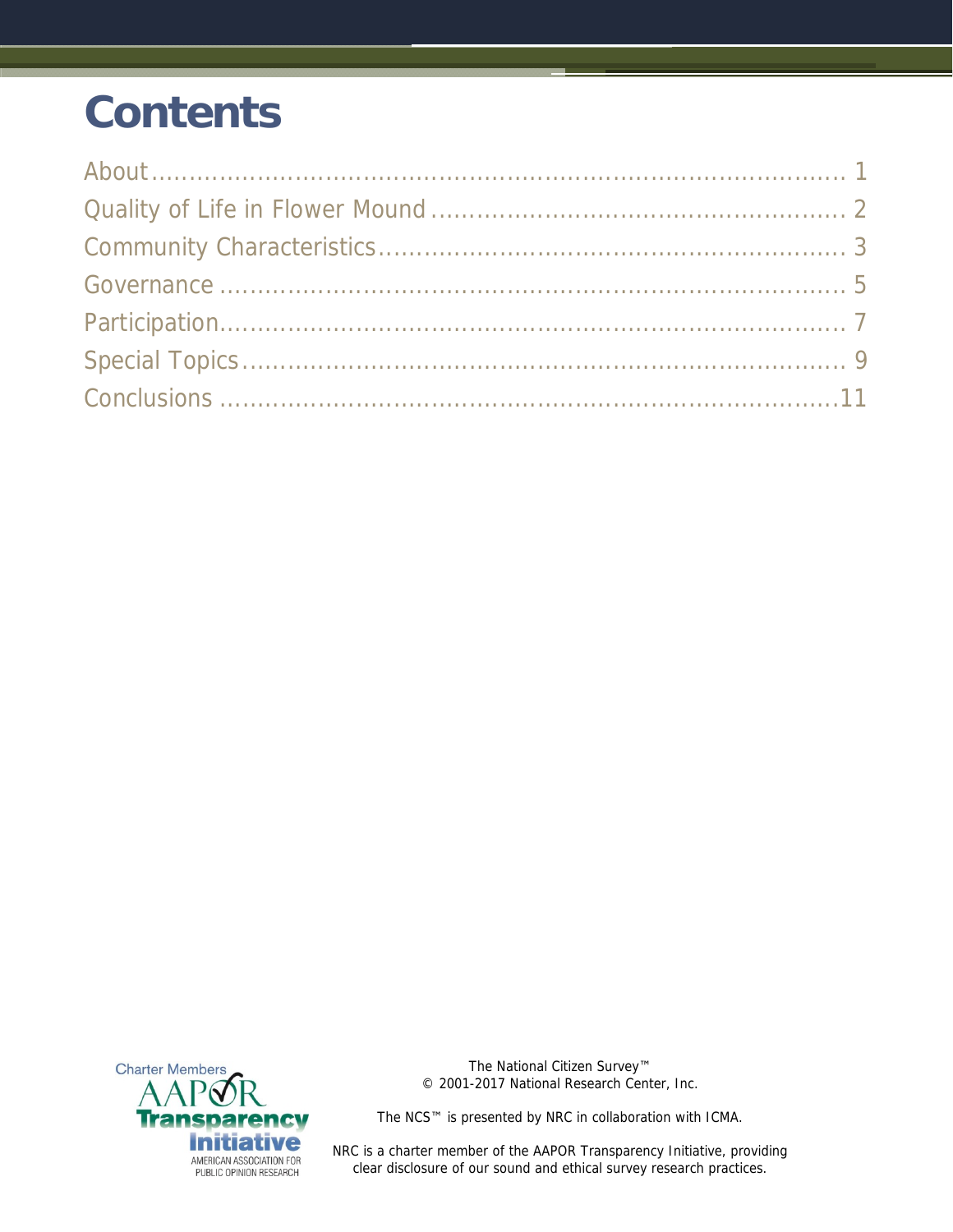# **About**

The National Citizen Survey™ (The NCS) report is about the "livability" of Flower Mound. The phrase "livable community" is used here to evoke a place that is not simply habitable, but that is desirable. It is not only where people do live, but where they want to live.

Great communities are partnerships of the government, private sector, community-based organizations and residents, all geographically connected. The NCS captures residents' opinions within the three pillars of a community (Community Characteristics, Governance, and Participation) across eight central facets of community (Safety, Mobility, Natural Environment, Built Environment, Economy, Recreation and Wellness, Education and Enrichment, and Community Engagement).

The Community Livability Report provides the opinions of a representative sample of 478 residents of the Town of Flower Mound. The margin of error around any reported percentage is 5% for the entire sample. The full description of methods used to garner these opinions can be found in the *Technical Appendices* provided under separate cover.

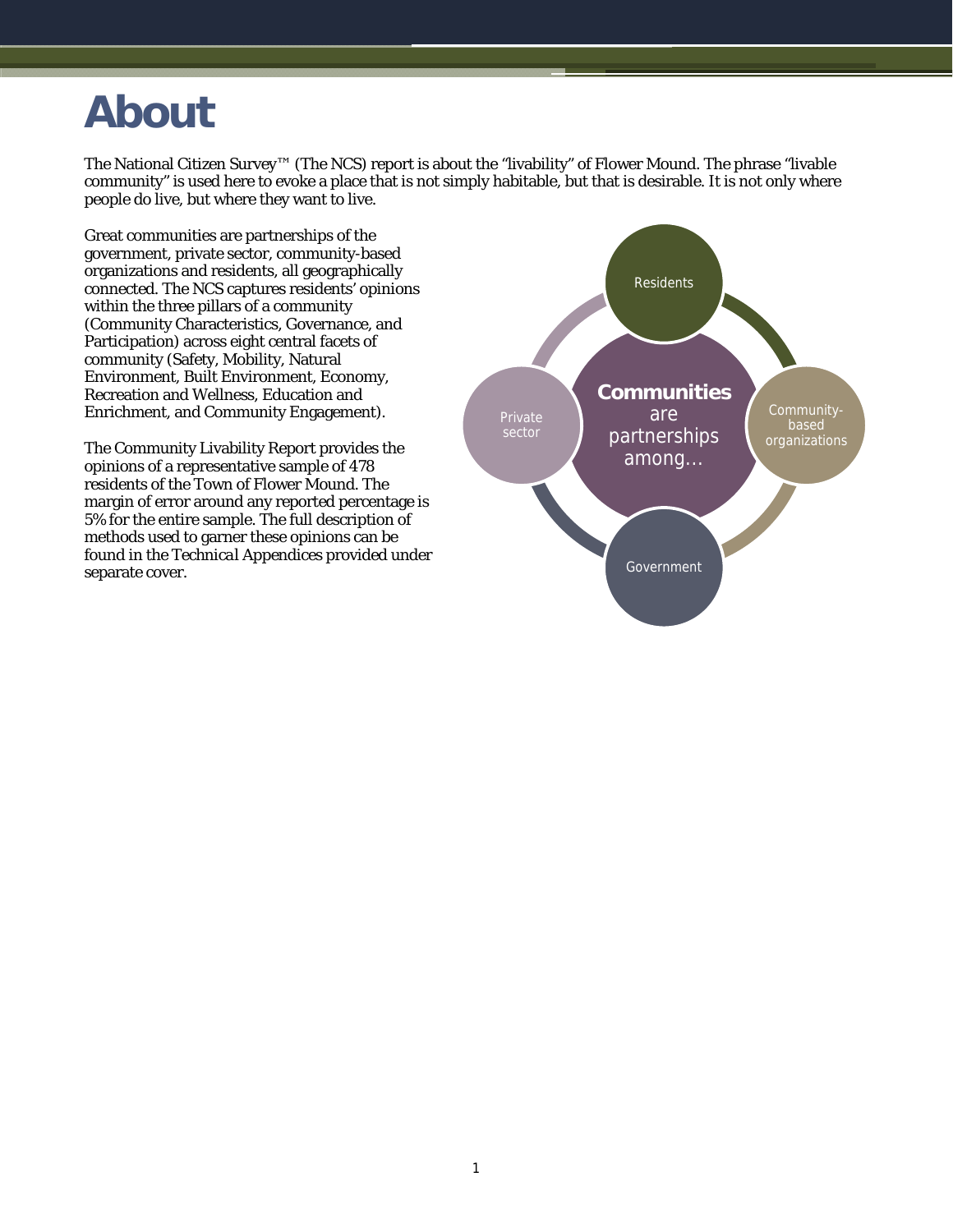# **Quality of Life in Flower Mound**

Almost all residents rated the quality of life in Flower Mound as excellent or good. This rating was higher than the national benchmark (see Appendix B of the *Technical Appendices* provided under separate cover).

Shown below are the eight facets of community. The color of each community facet summarizes how residents rated it across the three sections of the survey that represent the pillars of a community – Community Characteristics, Governance and Participation. When most ratings across the three pillars were higher than the benchmark, the color for that facet is the darkest shade; when most ratings were lower than the benchmark, the color is the lightest shade. A mix of ratings (higher and lower than the benchmark) results in a color between the extremes.



In addition to a summary of ratings, the image below includes one or more stars to indicate which community facets were the most important focus areas for the community. As in 2013, residents identified Safety and Economy as priorities for the Flower Mound community in the coming two years. It is noteworthy that Flower Mound residents gave strong ratings to both of these facets of community. Ratings for Safety and Recreation and Wellness were exceptionally strong. Ratings for Mobility, Built Environment, Economy, Education and Enrichment, and Community Engagement were positive and similar to other communities. This overview of the key aspects of community quality provides a quick summary of where residents see exceptionally strong performance and where performance offers the greatest opportunity for improvement. Linking quality to importance offers community members and leaders a view into the characteristics of the community that matter most and that seem to be working best.

Details that support these findings are contained in the remainder of this Livability Report, starting with the ratings for Community Characteristics, Governance, and Participation and ending with results for Flower Mound's unique questions.

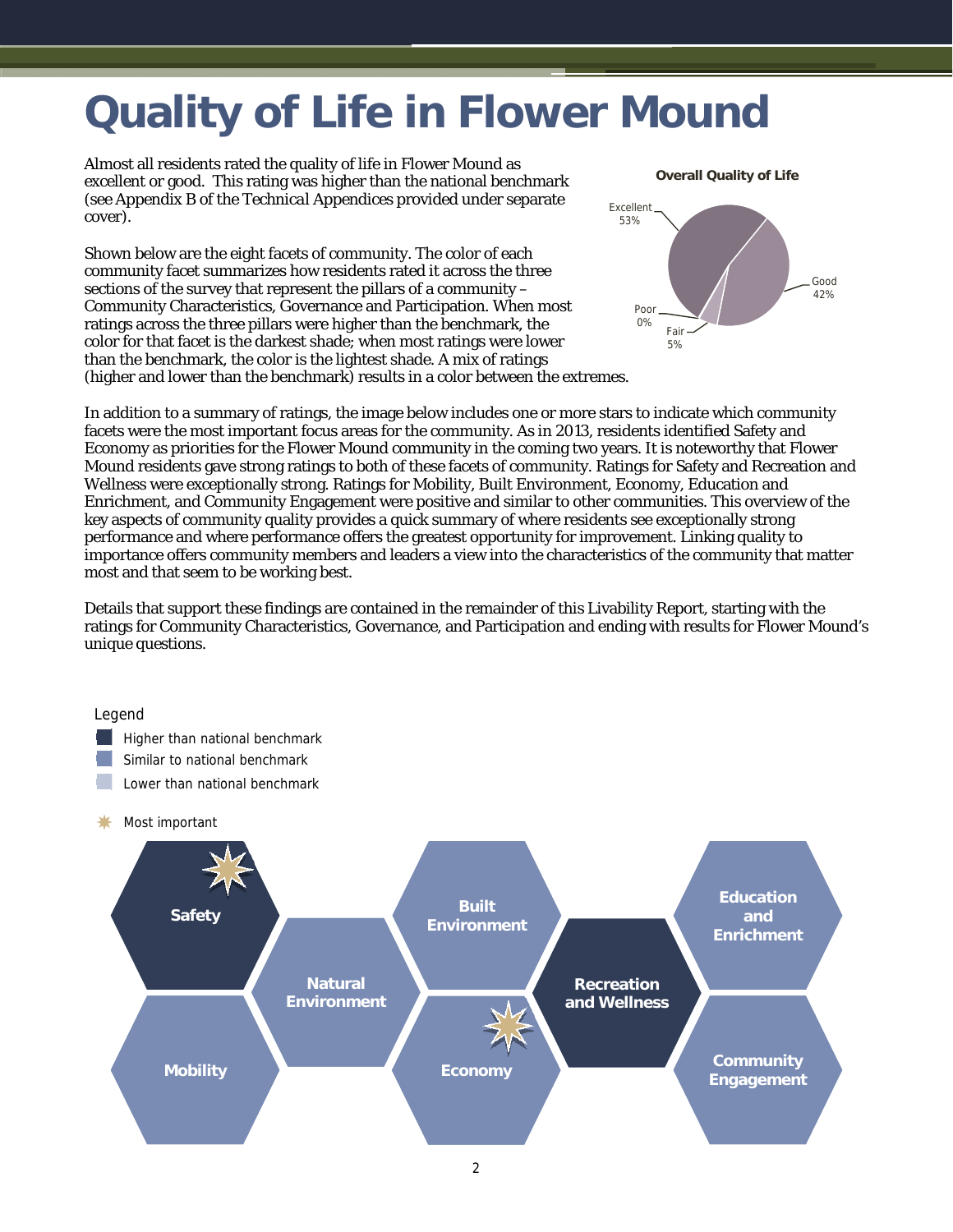# **Community Characteristics**

### What makes a community livable, attractive and a place where people want to be?

Overall quality of community life represents the natural ambience, services and amenities that make for an attractive community. How residents rate their overall quality of life is an indicator of the overall health of a community. In the case of Flower Mound, 96% rated the Town as an excellent or good place to live. Respondents' ratings of Flower Mound as a place to live were higher than ratings in other communities across the nation.

In addition to rating the Town as a place to live, respondents rated several aspects of community quality including Flower Mound as a place to raise children and to retire, their neighborhood as a place to live, the overall image or reputation of Flower Mound, and its overall appearance. About 9 in 10 respondents gave positive ratings to Flower Mound's overall image, their neighborhoods as places to live, Flower Mound as a place to raise children, and the Town's overall appearance. Ratings for each of these characteristics were higher than the national benchmark. Close to 7 in 10 residents awarded high marks for Flower Mound as a place to retire and this rating was similar to those given in comparison communities.

Delving deeper into Community Characteristics, survey respondents rated over 40 features of the community within the eight facets of Community Livability. Nearly all residents gave positive ratings to the overall feeling of safety in Flower Mound, which was higher than the national benchmark. A similar proportion gave favorable evaluations to their feelings of safety in their neighborhoods and in the Town's downtown/commercial area; these ratings were similar to those given in communities across the nation. Measures of Mobility, Natural Environment, Built Environment, Economy, and Community Engagement all tended to be rated positively by at least a majority of residents and tended to be similar to or higher than ratings given in other communities. The highest-rated aspects within these facets were overall ease of travel, availability of paths and walking trails, overall natural environment, cleanliness, air quality, overall built environment, public places where people want to spend time, business and service establishments, overall economic health, education and enrichment opportunities, availability of affordable quality child care/preschool, neighborliness and opportunities to volunteer, with at least



7 in 10 giving each of these an excellent or good evaluation. Within Recreation and Wellness, all aspects were rated especially well by about 7 in 10 or more and tended to be higher than the national benchmark.

Compared to 2014, ratings for recreational opportunities, availability of affordable quality food and availability of affordable quality childcare/preschool were higher in 2017. Ratings for traffic flow, ease of travel by car, overall ease of travel, new development in Flower Mound, availability of affordable quality housing, and having a vibrant downtown/commercial area decreased when compared to 2015 (see the *Trends over Time* report provided under a separate cover for more

detail).

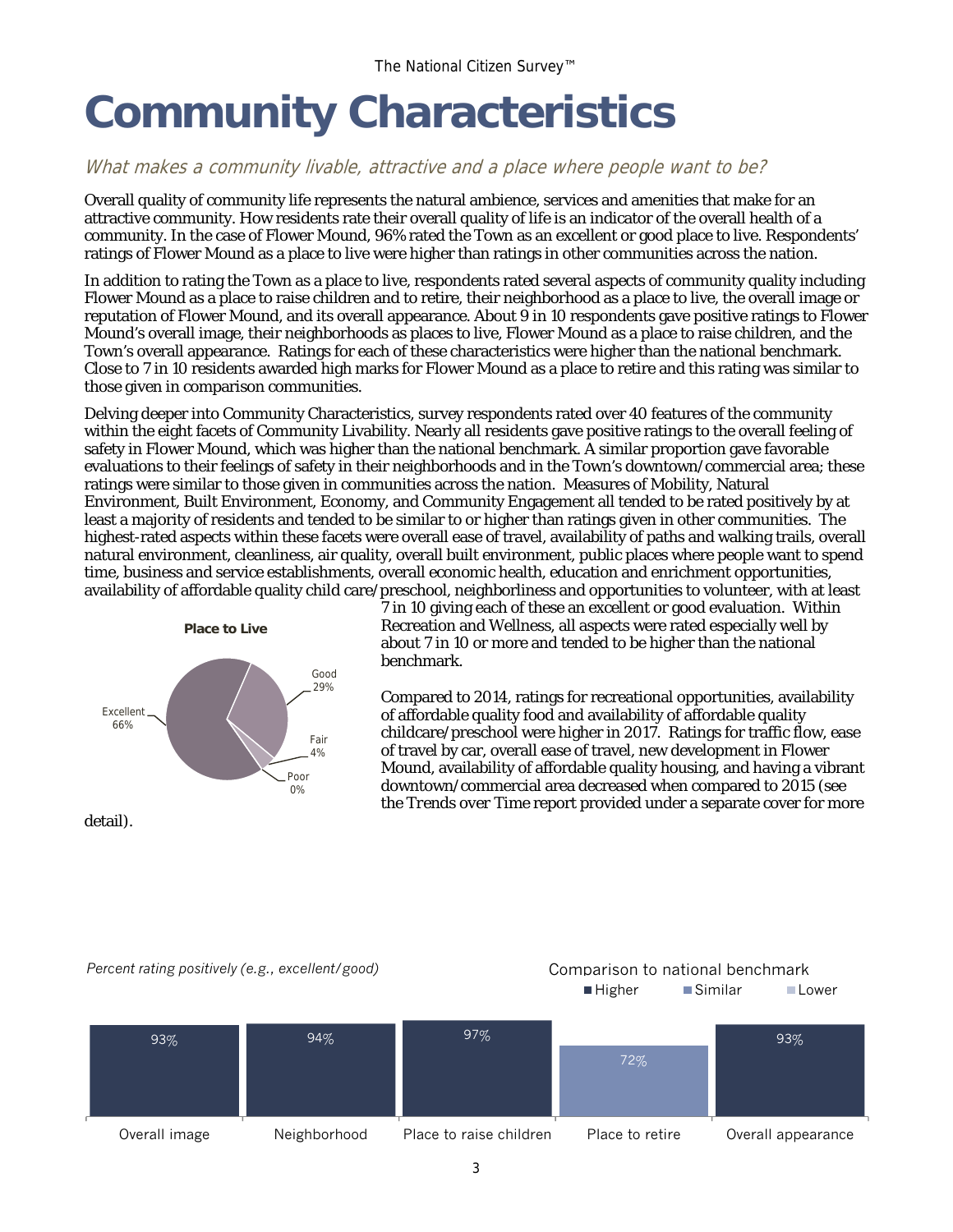#### The National Citizen Survey™

Figure 1: Aspects of Community Characteristics

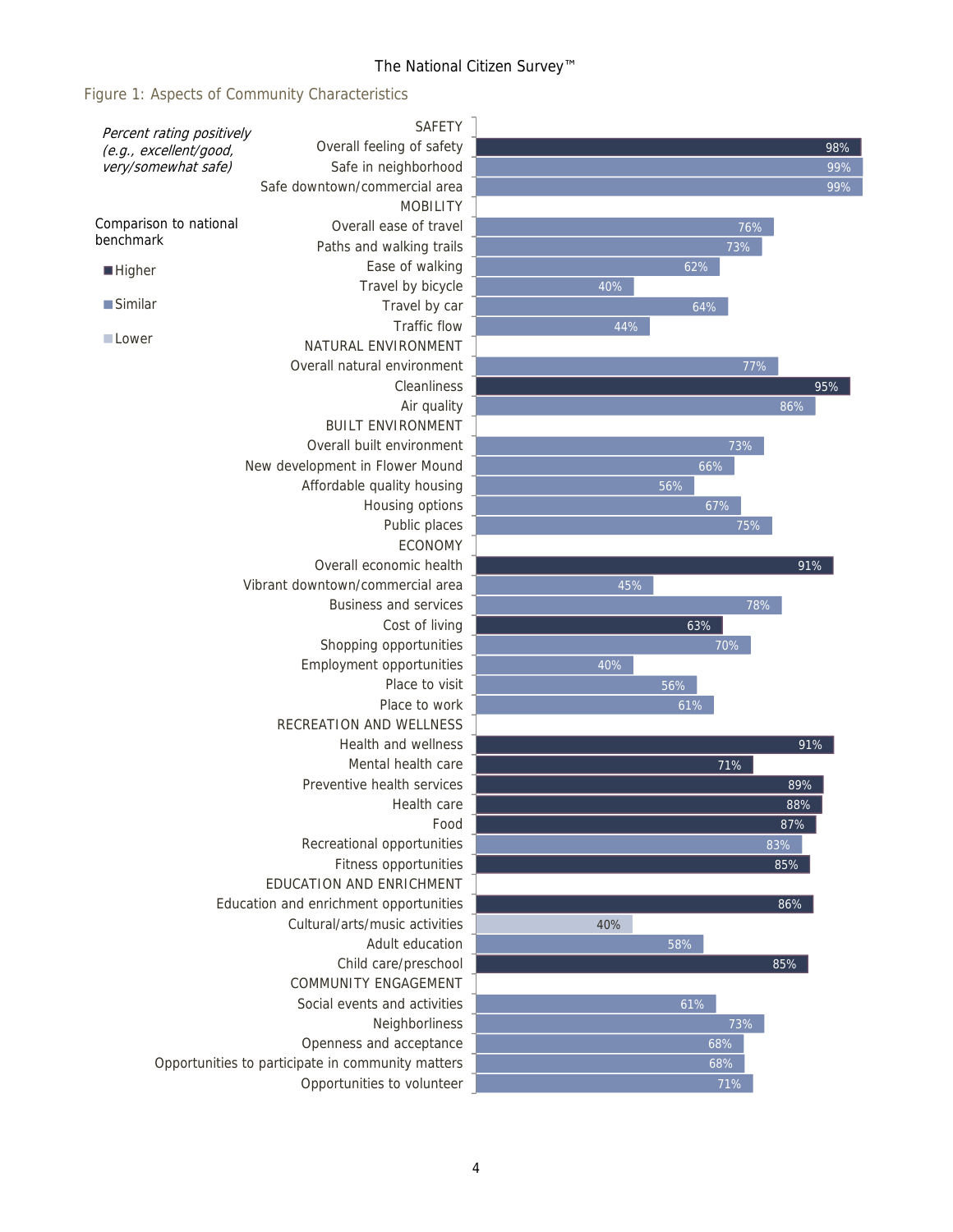# **Governance**

### How well does the government of Flower Mound meet the needs and expectations of its residents?

The overall quality of the services provided by Flower Mound as well as the manner in which these services are provided are a key component of how residents rate their quality of life. Residents' ratings for Flower Mound's overall quality of services were higher than the benchmark with 88% of respondents rating them as excellent or good and were higher than comparison communities. About 4 in 10 residents gave favorable ratings to services provided by the Federal Government, a rating that was similar to the national benchmark.

Survey respondents also rated various aspects of Flower Mound's leadership and governance. A majority gave positive ratings to the overall direction of Flower Mound, the job the Town does at welcoming citizen involvement, confidence in Town government, acting in the best interest of Flower Mound, and being honest. About two-thirds of residents gave excellent or good ratings to the value of services for taxes paid and treating all residents fairly and almost 9 in 10 gave high ratings to the customer services provided by Flower Mound employees. All of these ratings were similar to the national benchmark, with the exception of customer service, which was higher than communities across the nation.

Respondents evaluated over 30 individual services and amenities available in Flower Mound. Overall, ratings for Governance were similar to or higher than municipalities across the U.S. At least 9 in 10 survey respondents rated nearly all aspects of Safety and these were higher than the benchmark; the one exception was emergency



preparedness, given positive evaluations by about 7 in 10 participants and was similar to communities elsewhere. Within the facet of Mobility, street repair and street cleaning were both rated higher than the benchmark, and the remaining items were rated favorably at least half of residents and were similar to other communities nationwide. Three of the six measures of Natural Environment were higher than the benchmark and rated 8 in 10 or more. Measures of Built Environment tended to vary; three items were similar to the national benchmark ranging from 51% excellent or good for land use, planning and zoning to 81% for utility billing, while the other aspects were rated higher than the benchmark and ranged from 74% for code enforcement t0 94% for sewer services. The facet of Economy was rated positively by about 7 in 10 residents and was higher than other communities. Similarly, all aspects of Recreation and Wellness were higher than the

national benchmark with at least four out of five survey respondents rating each as excellent or good. All facets of Education and Enrichment as well as Community Engagement were rated positively by at least two-thirds of respondents and were similar to the national benchmark.

Within the pillar of Governance, the aspects of land use, planning and zoning, cable television, overall direction Flower Mound is taking, acting in the best interest of Flower Mound and being honest all decreased in rating when compared to 2015. However, the aspects of police, fire prevention, animal control, sewer services and recreation programs received higher ratings in 2017.

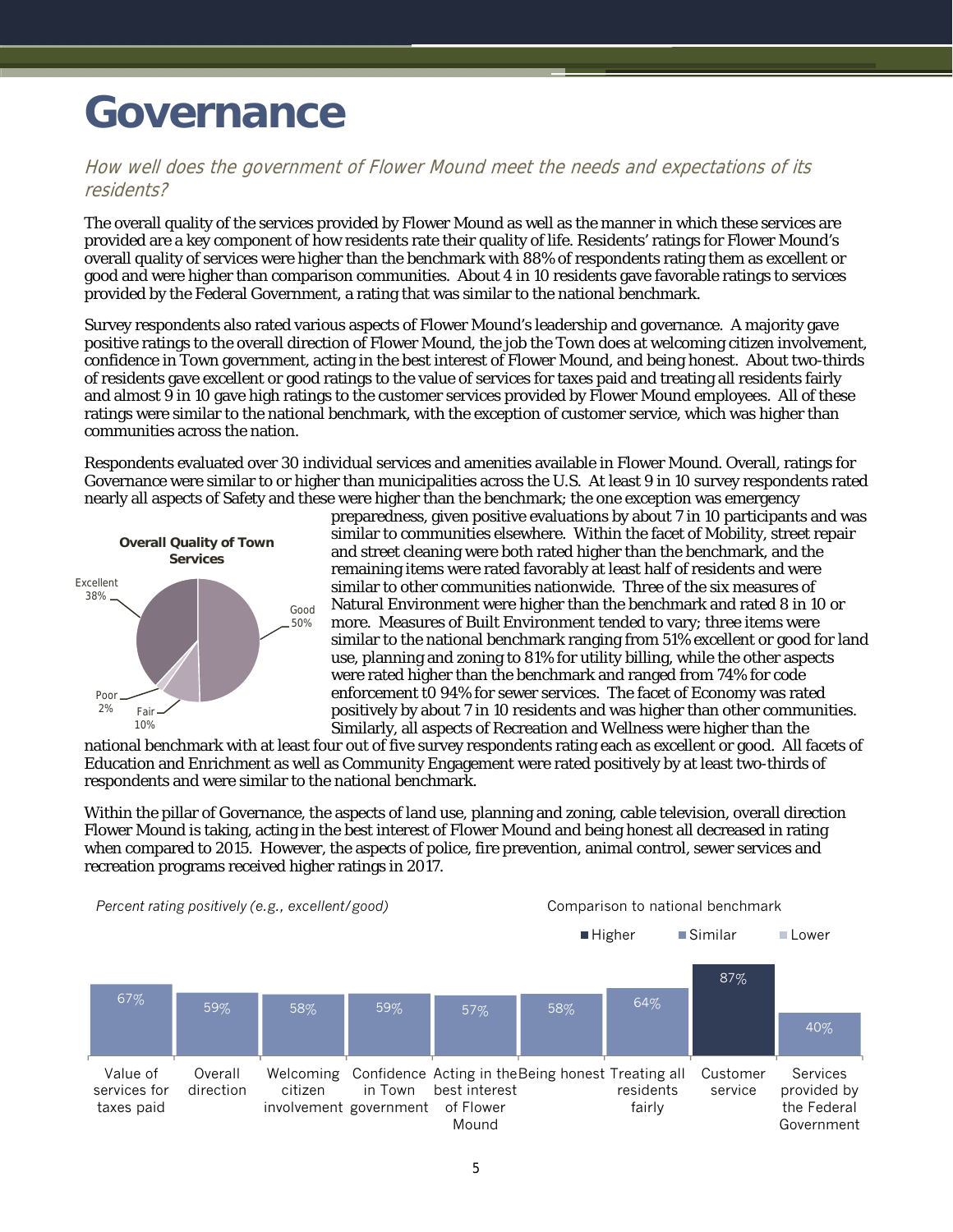#### Figure 2: Aspects of Governance

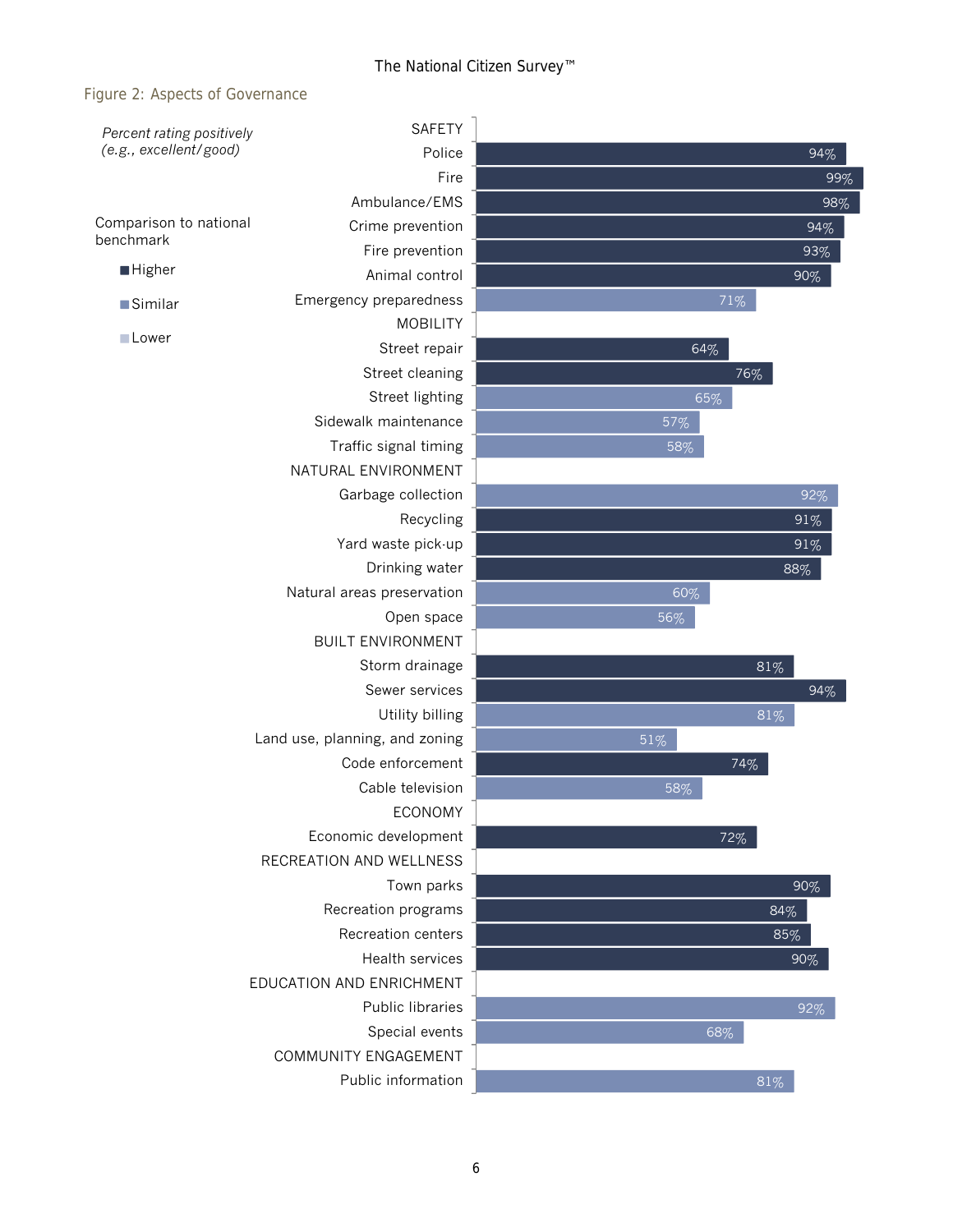# **Participation**

### Are the residents of Flower Mound connected to the community and each other?

An engaged community harnesses its most valuable resource, its residents. The connections and trust among residents, government, businesses, and other organizations help to create a sense of community, a shared sense of membership, belonging and history. The overall sense of community in Flower Mound received positive ratings from 76% of residents, a rating that was higher than other communities in the nation.

Nearly all residents were likely to recommend living in Flower Mound and 88% planned to remain in the Town for the next 5 years; these rating were similar to other communities across the nation. About half of citizens reported they had contacted a City employee, a level that was also similar to those reported in other communities.

The survey included over 30 activities and behaviors for which respondents indicated how often they participated in or performed each, if at all. Levels of participation tended to be mixed across the different facets. Within the facet of Safety, about 9 in 10 residents reported they had not been the victim of a crime and 87% had not reported a crime (a level higher than the national benchmark). About one in four residents had stocked supplies for an emergency; this rating was lower than the national benchmark. Evaluations for Mobility were similar to other communities, with about 4 in 10 residents reporting they carpooled instead of driving alone and about half of participants had walked or biked instead of driving. Nearly all residents reported that they recycled at home (95%), and about three-quarters of participants had reported making their home more energy efficient. Aspects for Built Environment were very favorable with around four in five residents indicated they were not under



housing stress, which is higher than the national benchmark. Ratings varied widely within Economy; almost all residents reported they had purchased goods or services in Flower Mound and about half were optimistic that the economy would have a positive impact on their income (a level higher than those reported elsewhere) while only 32% of residents worked in Flower Mound (level lower than levels in the benchmark communities). Rates of Participation for Recreation and Wellness, Education and Enrichment and Community Engagement tended to be similar to rates reported across the nation. About 8 in 10 or more respondents reported they had visited a Town park, ate five portions of fruits and vegetables, participated in moderate or vigorous exercise, talked to or visited with their neighbors, done a favor for their neighbor, read or watched the local news, and voted in local elections. On the other hand, about one-quarter or less had contacted Flower Mound

elected officials, attended or watched a local public meeting.

In 2017, only stocking emergency supplies for an emergency decreased in level of participation when compared to 2015. Levels of participation for belief that the economy will have a positive impact on respondent's income, attending a Town-sponsored event, volunteering, participating in a club and campaigning for an issue, cause or candidate were all measured higher than in 2015.

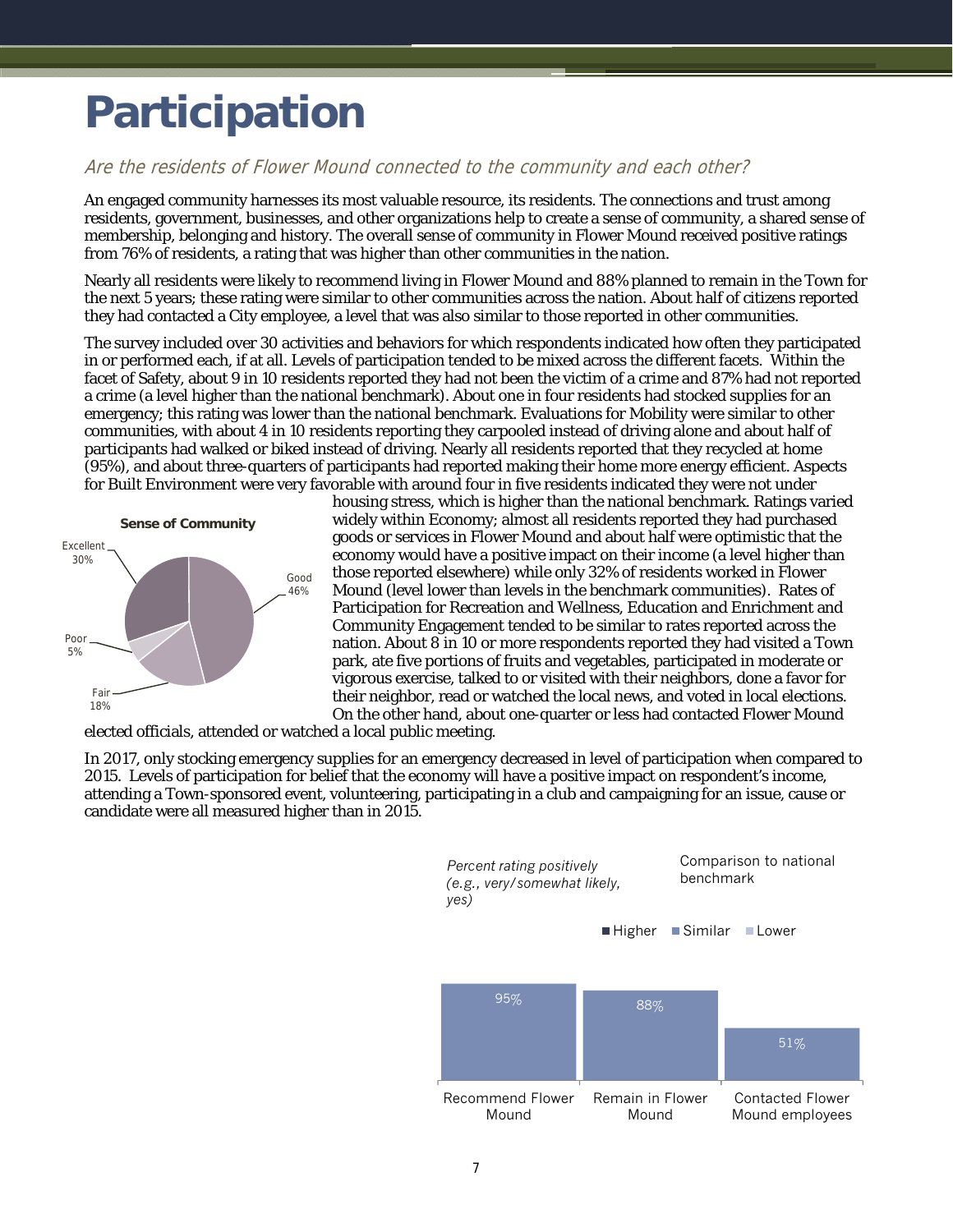## Figure 3: Aspects of Participation

| Percent rating positively                                   | <b>SAFETY</b>                                          |          |
|-------------------------------------------------------------|--------------------------------------------------------|----------|
| (e.g., yes, more than<br>once a month,<br>always/sometimes) | Stocked supplies for an emergency                      | 25%      |
|                                                             | Did NOT report a crime                                 |          |
|                                                             | Was NOT the victim of a crime                          |          |
| Comparison to national<br>benchmark                         | <b>MOBILITY</b>                                        |          |
|                                                             | Carpooled instead of driving alone                     |          |
| <b>Higher</b>                                               | Walked or biked instead of driving                     |          |
| ■Similar                                                    | NATURAL ENVIRONMENT                                    |          |
| <b>Lower</b>                                                | Conserved water                                        |          |
|                                                             | Made home more energy efficient                        |          |
|                                                             | Recycled at home                                       |          |
|                                                             | <b>BUILT ENVIRONMENT</b>                               |          |
|                                                             | Did NOT observe a code violation                       |          |
|                                                             | NOT under housing cost stress                          |          |
|                                                             | <b>ECONOMY</b>                                         |          |
|                                                             | Purchased goods or services in Flower Mound            |          |
|                                                             | Economy will have positive impact on income            |          |
|                                                             | Work in Flower Mound                                   |          |
|                                                             | RECREATION AND WELLNESS                                |          |
|                                                             | Used Flower Mound recreation centers                   |          |
|                                                             | Visited a Town park                                    |          |
|                                                             | Ate 5 portions of fruits and vegetables                |          |
|                                                             | Participated in moderate or vigorous physical activity |          |
|                                                             |                                                        |          |
|                                                             |                                                        |          |
|                                                             | Used Flower Mound public libraries                     |          |
|                                                             | Attended a Town-sponsored event                        |          |
|                                                             | <b>COMMUNITY ENGAGEMENT</b>                            |          |
|                                                             | Campaigned for an issue, cause or candidate            | $27^{6}$ |
|                                                             | Contacted Flower Mound elected officials               | 20%      |
|                                                             | Volunteered                                            |          |
|                                                             | Participated in a club                                 |          |
|                                                             | Talked to or visited with neighbors                    |          |
|                                                             | Done a favor for a neighbor                            |          |
|                                                             | Attended a local public meeting                        | 24%      |
|                                                             | Watched a local public meeting                         | 24%      |
|                                                             | Read or watched local news                             |          |
|                                                             | Voted in local elections                               |          |

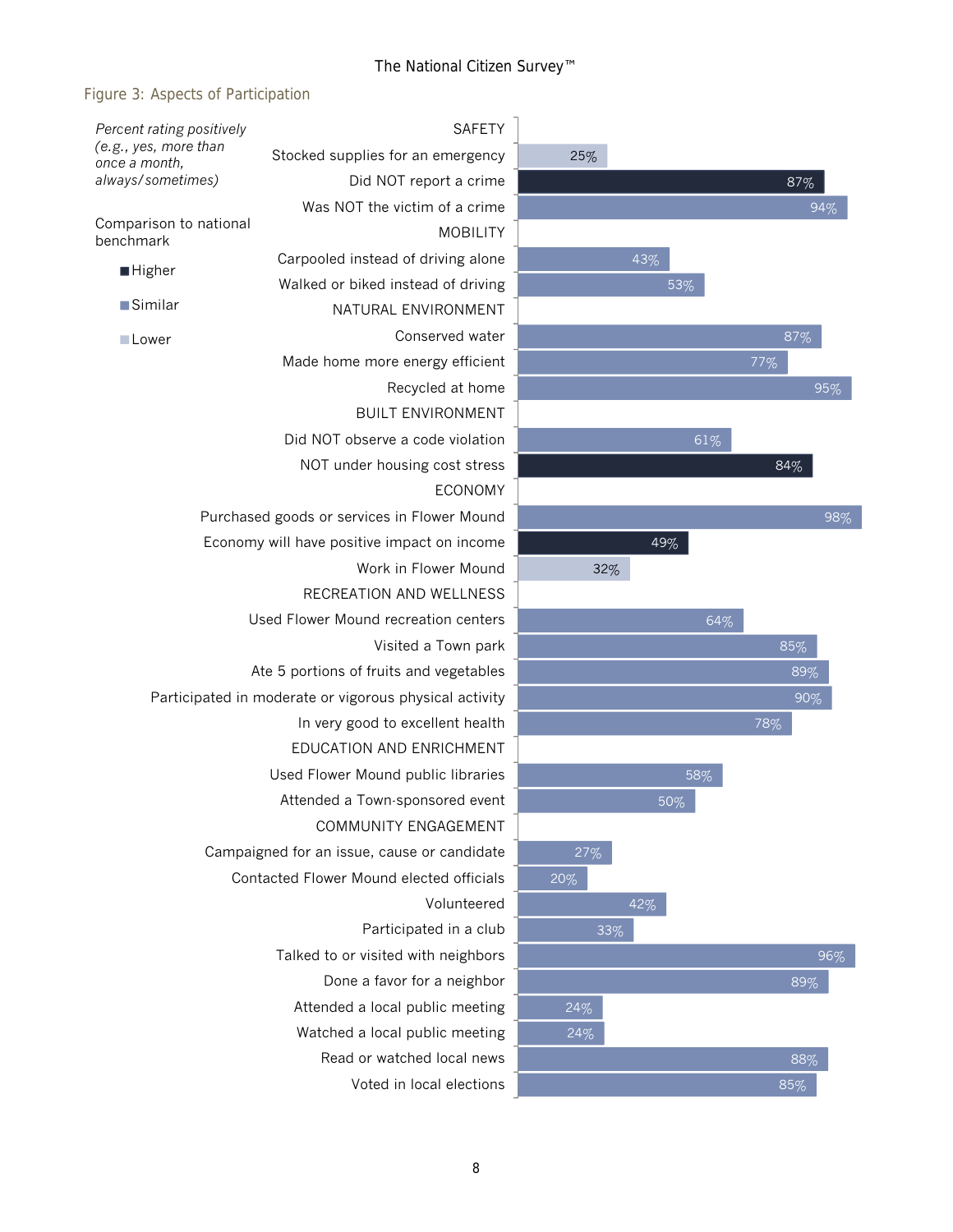# **Special Topics**

The Town of Flower Mound included several questions of special interest on The NCS. When residents were asked how much of a source, if at all, they considered specific sources to be for obtaining information about the Town, about 8 in 10 or more reported the Town website, word-of-mouth, local media outlets and the Town newsletter insert in the water bill were major or minor sources of information.

#### Figure 4: Sources of Information

Please indicate how much of a source, if at all, you consider each of the following to be for obtaining information about the Town government and its activities, events and services:

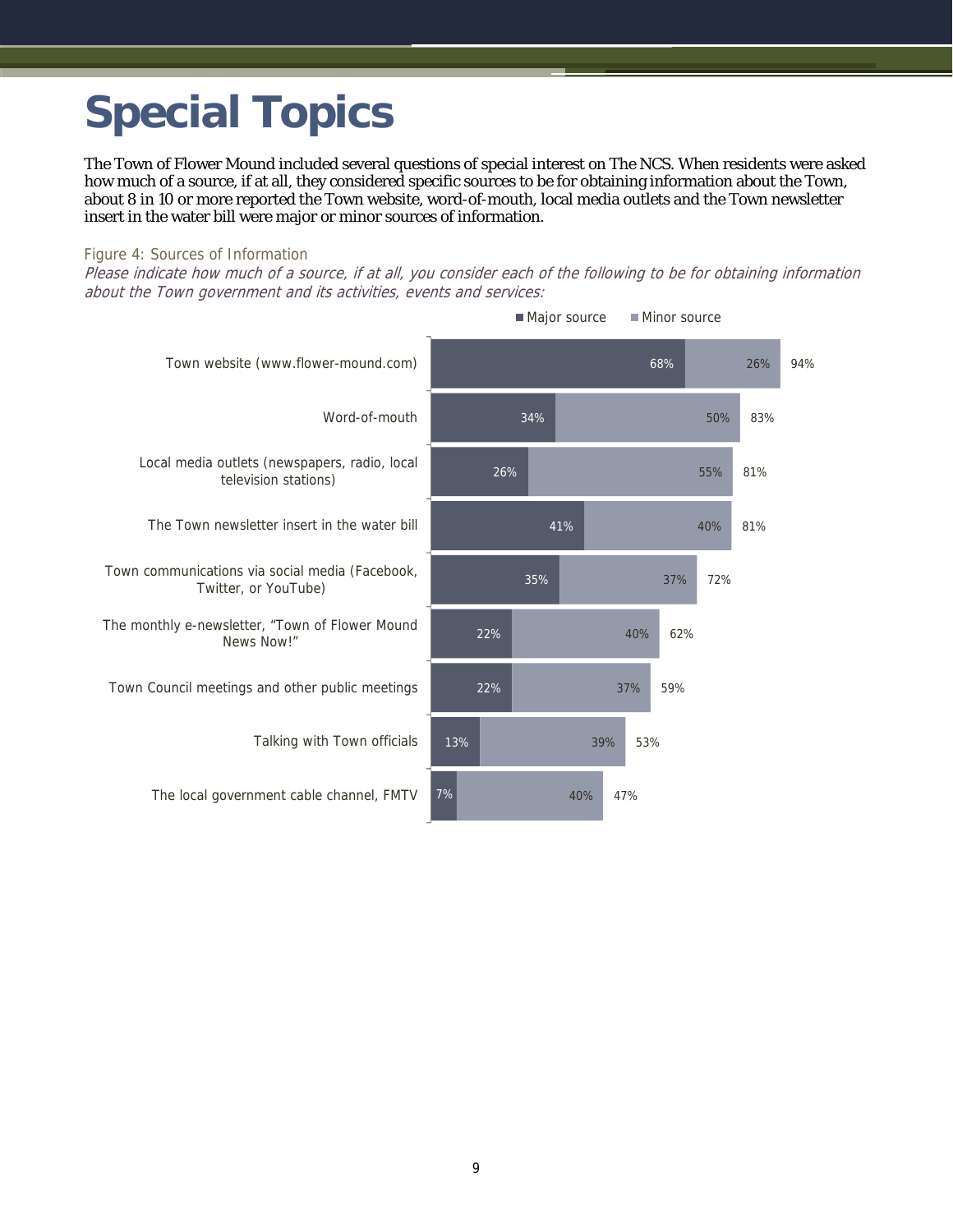#### The National Citizen Survey™

#### About three-quarters of residents believed it was at least somewhat important that public transportation be accessible to the Town of Flower Mound; however, only about half believed it was important to the members of their household.

#### Figure 5: Importance of Public Transportation Please rate how important, if at all, you think it is for public transportation to be accessible to:



Additionally, the Town of Flower Mound asked which transportation services should be a priority for the Town to provide to respondents and members of their household. About 7 in 10 respondents rated a local bus service as a high or medium priority. Close to half reported that a commuter bus service to rail stations should be a priority. Finally, close to one-third reported that a transportation network company such as Uber, Lyft or Denton County Transportation Authority mobility on demand and bus routes between cities/communities should be a priority.

#### Figure 6: Transportation Priorities

How much of a priority, if any, should it be for the Town to provide these new transportation services to you or members of your household: